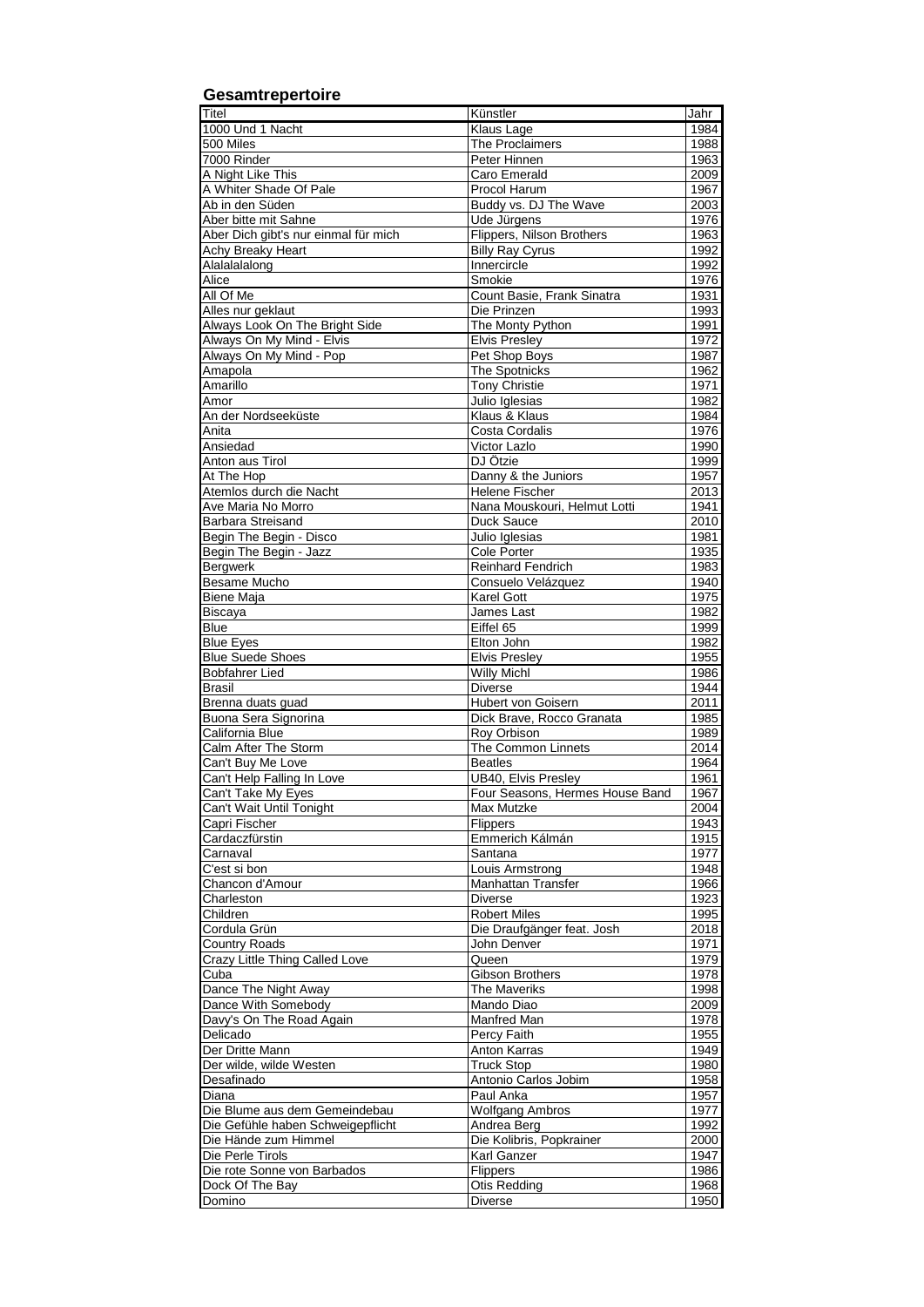| Titel                                                         | Künstler                                     | Jahr                     |
|---------------------------------------------------------------|----------------------------------------------|--------------------------|
| Don't Be So Shy                                               | Imany (Filatov & Karas)                      | 2015                     |
| Don't Feel Like Dancing                                       | <b>Scissor Sisters</b>                       | 2006                     |
| Du bist ein Wunder                                            | <b>Wolfgang Petry</b>                        | 1997                     |
| Du bist mein erster Gedanke<br>Du bleibst heut Nacht bei mir  | Julio Iglesias                               | 1982                     |
| Du entschuldige i kenn di                                     | <b>STS</b><br><b>Peter Cornelius</b>         | 1985<br>1981             |
| Du hast ja Tränen in den Augen                                | Costa Cordalis, Andy Borg                    | 1995                     |
| Ein Bett im Kornfeld                                          | Jürgen Drews                                 | 1976                     |
| Ein Stern, der deinen Namen trägt                             | DJ Ötzie                                     | 2007                     |
| Eine Insel                                                    | <b>Dolls United</b>                          | 1995                     |
| Eine neue Liebe                                               | Jürgen Marcus, Chris Roberts                 | 1972                     |
| Eine Reise in's Glück                                         | Max Greger                                   | 1958                     |
| Eine Schwarzwaldfahrt                                         | Horst Jankowski                              | 1965                     |
| Einsamer Hirte                                                | James Last                                   | 1977                     |
| Ententanz<br>Es fährt ein Zug nach Nirgendwo                  | <b>Diverse</b><br><b>Christian Anders</b>    | 1981<br>1972             |
| Er gehört zu mir                                              | Marianne Rosenberg                           | 1975                     |
| Es geht mir gut                                               | Marius Müller-Westernhagen                   | 1994                     |
| Es lebe der Sport                                             | <b>Reinhard Fendrich</b>                     | 1982                     |
| Es lebe der Zentralfriedhof                                   | <b>Wolfgang Ambros</b>                       | 1975                     |
| Everybody                                                     | <b>Blues Brothers</b>                        | 1980                     |
| Everyone's A Winner                                           | Hot Chocolate, Kim Styles                    | 1978                     |
| Everytime                                                     | The Flames                                   | 2002                     |
| <b>Feliz Navidad</b>                                          | José Feliciano                               | 1970                     |
| Femme Like You                                                | K'Maro                                       | 2004                     |
| Fever Bigband                                                 | <b>Diverse</b>                               | 1956                     |
| <b>Fever Elvis</b><br>Fly Me To The Moon                      | <b>Elvis Presley</b><br>Frank Sinatra        | 1956<br>1954             |
| Fürstenfeld                                                   | <b>STS</b>                                   | 1984                     |
| Geboren um zu leben                                           | Unheilig                                     | 2010                     |
| Gentle On My Mind                                             | Dean Martin                                  | 1967                     |
| Gimme Hope Jo'anna                                            | <b>Eddy Grant</b>                            | 1988                     |
| Go West                                                       | Pet Shop Boys                                | 1993                     |
| Good Days                                                     | Sasha                                        | 2014                     |
| Griechischer Wein                                             | Udo Jürgens                                  | 1974                     |
| Großvater                                                     | <b>STS</b>                                   | 1985                     |
| Guantanamera                                                  | <b>Diverse</b>                               | 1950                     |
| Gummi Mambo                                                   | <b>Diverse</b>                               | 1929                     |
| Haberfeldtreiber<br>Half A Minute                             | Toglauer Buam, Hanse Scheurer<br>Matt Bianco | 2009<br>1984             |
| Hallo Klaus (Zruck zu dir)                                    | Nickerbocker & Biene                         | 1982                     |
| Hallo kleines Fräulein                                        | Die Travellers                               | 1947                     |
| Ham kummst                                                    | Seiler und Speer                             | 2015                     |
| Hang On Sloopy                                                | Yardbirds                                    | 1965                     |
| Hard Rock Cafe                                                | Carol King                                   | 1977                     |
| Havana                                                        | Camila Cabello                               | 2017                     |
| Heidi                                                         | Gitti & Erika                                | 1982                     |
| Heidi Django 3000                                             | Django 3000                                  | $\overline{2}011$        |
| Hello Again                                                   | <b>Howard Carpendale</b>                     | 1984                     |
| <b>Hello Dolly</b><br>Hello Mary-Lou                          | Louis Armstrong<br>Adriano Cenentano         | 1963<br>1961             |
| Hey Baby                                                      | DJ Ötzie                                     | 2000                     |
| Himbeereis zum Frühstück                                      | Hoffmann & Hoffmann                          | 1977                     |
| Hinter'm Horizont geht's weiter                               | Udo Lindenberg                               | 1987                     |
| Hit The Road Jack                                             | Ray Charles                                  | 1961                     |
| Hound Dog                                                     | <b>Elvis Presley</b>                         | 1956                     |
| House Of The Rising Sun                                       | The Animals                                  | 1964                     |
| How Deep Is Your Love                                         | <b>Bee Gees</b>                              | 1977                     |
| I Can See Clearly Now                                         | Jimmy Cliff                                  | 1971                     |
| I do, I do, I do                                              | Abba                                         | 1975                     |
| I Don't Wanna Go On With You<br>I Feel Lonely                 | Elton John<br>Sasha                          | 1988<br>1999             |
| I Get A Kick Out Of You                                       | Frank Sinatra, Cole Porter                   | 1934                     |
| I Just Called                                                 | Stevie Wonder                                | 1984                     |
| I Like Chopin                                                 | Gazebo                                       | 1983                     |
| I Shot The Sheriff                                            | Eric Clapton                                 | 1973                     |
| I sing a Liad für di                                          | Andreas Gabalier                             | 2010                     |
| I Still Got The Blues                                         | Gary Moore                                   | 1990                     |
| I Will Survive                                                | Gloria Gaynor                                | 1978                     |
| Ich bin ich                                                   | Rosenstolz                                   | 2006                     |
| Ich geh in Flammen auf                                        | Rosenstolz                                   | 2006                     |
| Ich war noch niemals in New York<br>Ich will keine Schokolade | Udo Jürgens<br><b>Trude Herr</b>             | $\frac{1}{1982}$<br>1960 |
| I'm A Believer                                                | The Monkees, Neil Diamond                    | 1966                     |
|                                                               |                                              |                          |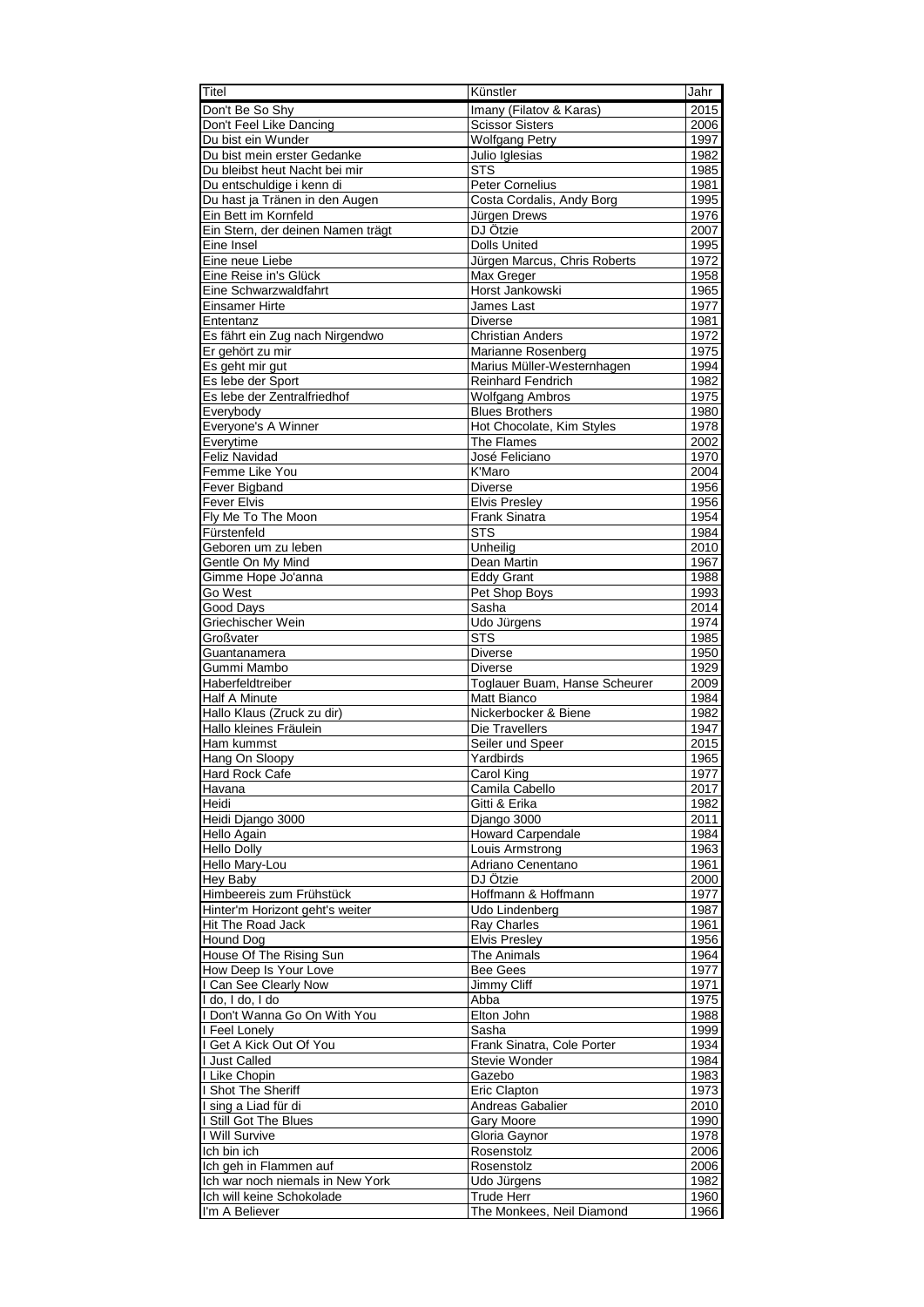| Titel                                            | Künstler                                | Jahr         |
|--------------------------------------------------|-----------------------------------------|--------------|
| I'm Too Sexy                                     | <b>Right Said Fred</b>                  | 1991         |
| I'm Walkin'                                      | Fats Domino                             | 1957         |
| In The Ghetto                                    | <b>Elvis Presley</b>                    | 1969         |
| In The Mood<br>Irgendwann bleib i dann dort      | <b>Glenn Miller</b><br><b>STS</b>       | 1939<br>1985 |
| Island In The Sun                                | <b>Harry Belafonte</b>                  | 1957         |
| Isn't She Lovely                                 | Stevie Wonder                           | 1976         |
| It Never Rains In Southern California            | Albert Hammond                          | 1972         |
| It's A Real Good Feeling                         | Peter Kent                              | 1979         |
| It's So Easy To Fall In Love                     | Buddy Holly, Linda Ronstadt             | 1970         |
| Itsy Bitsy Teenie Weenie                         | <b>Brian Hyland</b>                     | 1960         |
| Jambalaya<br>Jealousy                            | Carpenters<br>Jacob Gade                | 1952<br>1952 |
| Jenseits von Eden                                | Nino de Angelo                          | 1983         |
| Jingles                                          | <b>Diverse</b>                          |              |
| Joana                                            | Roland Kaiser                           | 1984         |
| Johnny Be Goode                                  | Chuck Berry, Cagey Strings              | 1958         |
| Just A Gigolo                                    | David Lee Roth                          | 1985         |
| Kalimba De Luna                                  | <b>Tony Esposito</b>                    | 1984         |
| Kein Schwein ruft mich an                        | Max Raabe                               | 1993         |
| Kinderlieder                                     | <b>Diverse</b>                          |              |
| Kingston Town<br>Knockin' On Heaven's Door       | <b>UB40</b><br>Bob Dylann, Guns & Roses | 1990<br>1973 |
| La Bamba                                         | Los Lobos                               | 1963         |
| La Camisa Negra                                  | Juanes                                  | 2004         |
| La Cucaracha                                     | <b>Diverse</b>                          | 1934         |
| La Paloma                                        | <b>Diverse</b>                          | 1863         |
| La vie en rose                                   | Grace Jones                             | 1947         |
| Lambada                                          | Kaoma                                   | 1989         |
| Lang scho nimmer g'sehn                          | Haindling<br>Die Ärzte                  | 1990         |
| Lasse redn<br>Last Christmas                     | Wham                                    | 2008<br>1984 |
| Lay Down Sally                                   | Eric Clapton                            | 1977         |
| Leben so wie ich es mag                          | Volker Lechtenbrink, Peter Maffay       | 1980         |
| Lemon Tree                                       | Fool's Garden                           | 1995         |
| Let It Be                                        | <b>Beatles</b>                          | 1970         |
| Let's Have A Party                               | Wanda Jackson                           | 1960         |
| Let's Twist Again                                | <b>Chuck Berry</b>                      | 1961         |
| Leuchtturm                                       | Nena                                    | 1983         |
| Live is Life<br>Lonesome Me                      | Opus<br><b>Diverse</b>                  | 1984<br>1957 |
| Looking For Freedom                              | David Hasselhoff                        | 1988         |
| Love Is In The Air                               | John Paul Young                         | 1977         |
| Lovely Day                                       | <b>Bill Withers</b>                     | 1977         |
| Love's Theme                                     | <b>Barry White</b>                      | 1973         |
| Lucky Day                                        | Sasha                                   | 2007         |
| Lullaby Of Birdland                              | George Shearing                         | 1952         |
| Macarena<br>Macho, Macho                         | Los Del Rio<br>Reinhard Fendrich        | 1993<br>1981 |
| <b>Major Tom</b>                                 | Peter Schilling                         | 1982         |
| Mambo                                            | Herbert Grönemeyer                      | 1984         |
| Mambo Nr 5                                       | Lou Bega                                | 1999         |
| Mandy                                            | Westlive, Barry Manilow                 | 1974         |
| Männer sind Schweine                             | Die Ärzte                               | 1998         |
| Maria                                            | <b>Ricky Martin</b>                     | 1995         |
| Maria Elena                                      | Julio Iglesias                          | 1941         |
| Marie Marie Mutzke<br>Marie Marie Shakin Stevens | Max Mutzke                              | 2009         |
| Marina                                           | <b>Shakin Stevens</b><br>Rocco Granata  | 1980<br>1959 |
| Marina Disco                                     | Diverse                                 | 1959         |
| Marmor, Stein und Eisen bricht                   | Drafi Deutscher                         | 1965         |
| Marvin Gaye                                      | Charlie Puth, Meghan Trainor            | 2015         |
| Mas Que Nada                                     | Sergio Mendes & Brazil 66               | 1966         |
| Mendocino                                        | Michael Holm                            | 1969         |
| Mercy                                            | Duffy                                   | 2008         |
| Millionen Lichter                                | Christian Stürmer                       | 2013<br>1983 |
| Mir san a bayrische Band<br>Mit 66 Jahren        | Spider Murphy Gang<br>Udo Jürgens       | 1977         |
| Moon River                                       | Henry Mancini                           | 1961         |
| Moonlight Serenade                               | Glenn Miller                            | 1939         |
| More Of You                                      | <b>Bellamy Brothers</b>                 | 1985         |
| My Cherie Amour                                  | Rod Steward, Stevie Wonder              | 1969         |
| $\overline{My}$ Way                              | Frank Sinatra                           | 1969         |
| Never Gonna Give You Up                          | <b>Rick Astley</b>                      | 1987         |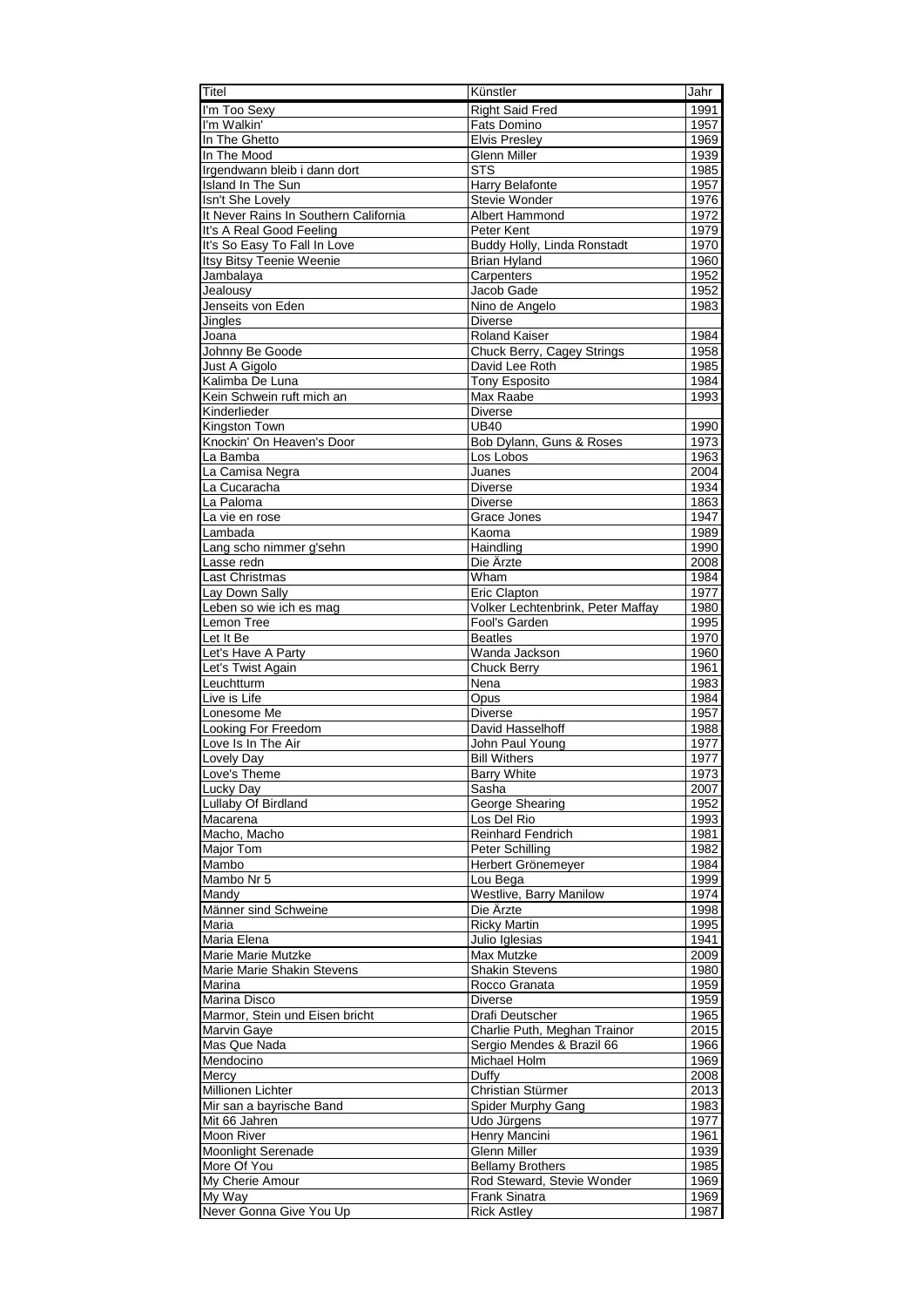| Titel                                        | Künstler                                         | Jahr         |
|----------------------------------------------|--------------------------------------------------|--------------|
| New York, New York                           | <b>Frank Sinatra</b>                             | 1977         |
| Nikita                                       | Elton John                                       | 1985         |
| No Woman No Cry<br>No, No, Never             | <b>Bob Marley</b><br><b>Texas Lightning</b>      | 1975<br>2005 |
| Nur noch kurz die Welt retten                | <b>Tim Bendzko</b>                               | 2011         |
| Ob-La-Di Ob-La-Da                            | <b>Beatles</b>                                   | 1968         |
| Oh Happy Day                                 | The Edwin Hawkins Singers                        | 1968         |
| Ohne dich schlaf ich heut Nacht nicht ein    | Münchner Freiheit                                | 1985         |
| Ole Guapa                                    | Malando                                          | 1938         |
| On A Slow Boat To China<br>On The Road Again | Frank Lösser<br>Willie Nelson                    | 1948<br>1980 |
| On The Street Where You Live                 | Frank Löwe                                       | 1956         |
| Only You                                     | <b>The Platters</b>                              | 1955         |
| Over My Shoulder                             | Mike And The Mechanics                           | 1995         |
| Over The Rainbow                             | Erc Clapton                                      | 2001         |
| Pata Pata<br>Patricia                        | Miriam Makeba                                    | 1967         |
| Paula                                        | Perez Prado<br>Haindling                         | 1958<br>1987 |
| Perfect                                      | <b>Ed Sheeran</b>                                | 2018         |
| Perfidia                                     | Alberto Dominguez                                | 1941         |
| Petit Fleur                                  | Chris Barber                                     | 1952         |
| Pflaster                                     | $lch + lch$                                      | 2009         |
| Pipi Langstrumpf                             | Die Lollipops<br><b>Klaus Wendehals</b>          | 1969         |
| Polonäse Blankenese<br>Popcorn               | <b>Hot Butter</b>                                | 1981<br>1972 |
| <b>Pretty Woman</b>                          | Roy Orbison                                      | 1964         |
| Probie's mal mit Gemütlichkeit               | <b>Stefan Raab</b>                               | 1967         |
| Proud Mary                                   | Creedence Clearwater Revival                     | 1969         |
| Put Your Head On My Shoulder                 | Paul Anka                                        | 1959         |
| Quando, Quando                               | Diverse                                          | 1962         |
| Que Sera<br>Ramona                           | Doris Day<br>The Ramones                         | 1956<br>1960 |
| Reality                                      | <b>Richard Sanderson</b>                         | 1980         |
| <b>Red Roses</b>                             | Dean Martin                                      | 1965         |
| <b>Reet Petite</b>                           | Jackie Wilson                                    | 1957         |
| Reif für die Insel                           | Peter Cornelius                                  | 1981         |
| Release Me                                   | <b>Engelbert Humperdinck</b>                     | 1949         |
| Ring Of Fire<br>Ritmo de la Noche            | Johnny Cash<br>Chocolate                         | 1963<br>1990 |
| Road To Hell                                 | Chris Rea                                        | 1989         |
| <b>Rock Around The Clock</b>                 | <b>Bill Haley</b>                                | 1954         |
| Rock Your Baby                               | George McCrae                                    | 1974         |
| Rocking All Over The World                   | Status Quo                                       | 1977         |
| Rote Lippen soll man küssen                  | <b>Peter Kraus</b>                               | 1957         |
| Route 66<br>Samba de Janero                  | <b>Nathalie Cole</b><br>Bellini                  | 1946<br>1997 |
| Samba Pa Ti                                  | Santana                                          | 1970         |
| Satellite                                    | Lena Meyer-Landrut                               | 2010         |
| Satisfaction                                 | <b>Rolling Stones</b>                            | 1965         |
| Schickeria                                   | Spider Murphy Gang                               | 1983         |
| Schnappi                                     | <b>Diverse</b>                                   | 2004         |
| Schneewalzer<br>Schön und Kaffeebraun        | <b>Diverse</b><br>Vico Torriani                  | 1887<br>1958 |
| Schuld war nur der Bossa Nova                | Conny Franzis                                    | 1963         |
| See You Later Alligator                      | <b>Bill Haley</b>                                | 1956         |
| Sempre, sempre                               | Al Bano & Romina Power                           | 1986         |
| Sexbomb                                      | Tom Jones                                        | 2000         |
| Shalala Lala                                 | Walkers, Vengaboys                               | 2000         |
| Siebzehn Jahr, blondes Haar<br>Sierra Madre  | Udo Jürgens<br>Zillertaler Schürzenjäger         | 1965<br>1991 |
| Simarik                                      | Tarkan                                           | 1982         |
| Skandal um Rosi                              | Spider Murphy Gang                               | 1997         |
| <b>Skifoan</b>                               | <b>Wolfgang Ambros</b>                           | 1979         |
| Smoke On The Water                           | Deep Purple                                      | 1972         |
| So a Sausumma Dog<br>Some Broken Hearts      | Konstantin Wecker<br>Telly Savalas, Don Williams | 1976<br>1977 |
| Something Stupid                             | Frank & Nancy Sinatra                            | 1967         |
| Somewere Over The Rainbow - IZ               | Israel Kawakawiwo'ole                            | 1988         |
| Sommer in der Stadt                          | Spider Murphy Gang                               | 1982         |
| Sonne in der Nacht                           | Peter Maffay                                     | 1985         |
| Sonnentanz                                   | Klangkarussell                                   | 2014         |
| Spaniens Gitarren<br>Spanish Eyes            | Cindy und Bert<br>Al Martino                     | 1974<br>1966 |
| Spinn i                                      | Haindling                                        | 1985         |
|                                              |                                                  |              |